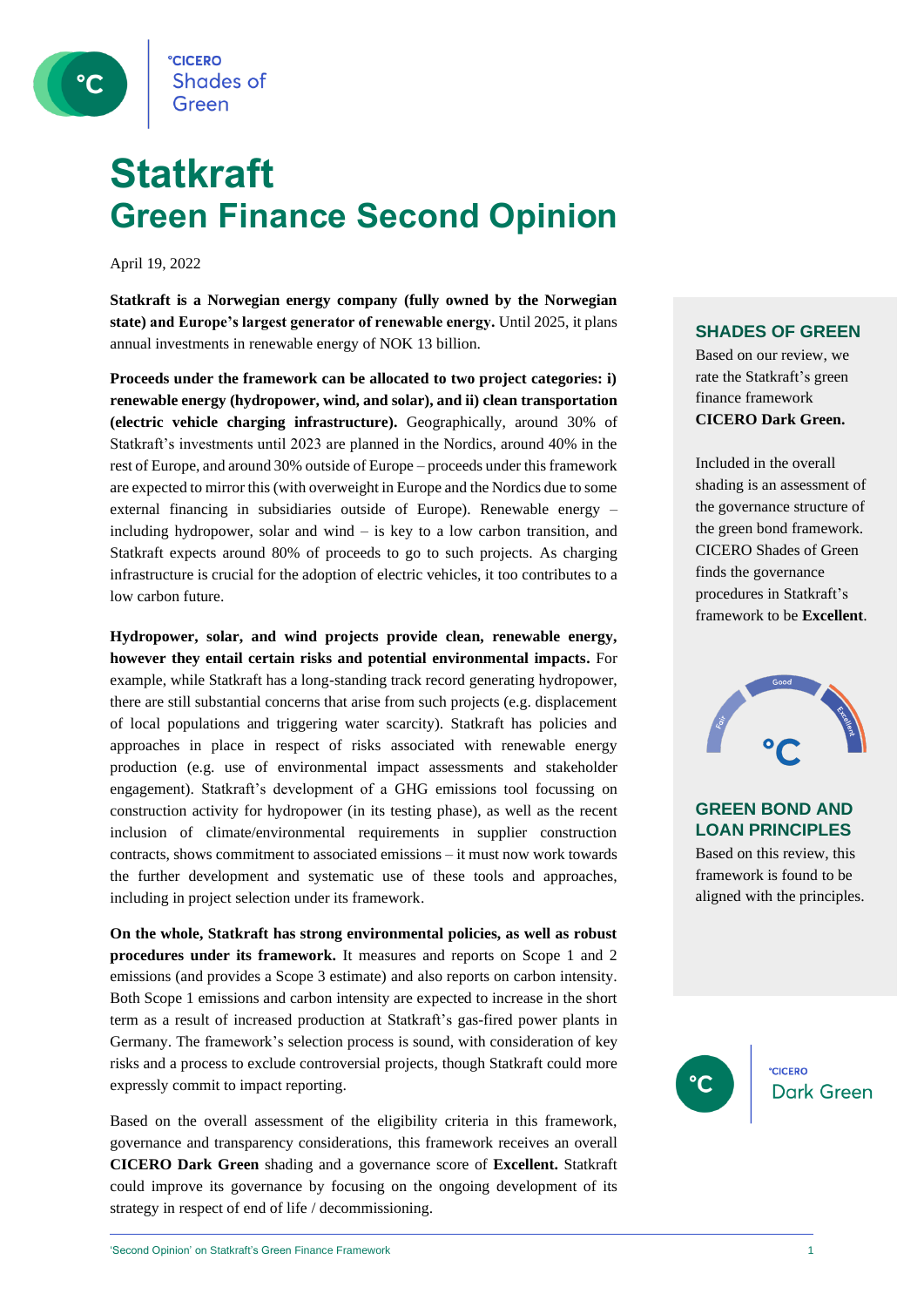

°cicero<br>Shades of<br>Green

# **Contents**

| 1              | <b>Terms and methodology and and all of the second services of the service of the service of the service of the service of the service of the service of the service of the service of the service of the service of the service</b> |    |  |  |
|----------------|--------------------------------------------------------------------------------------------------------------------------------------------------------------------------------------------------------------------------------------|----|--|--|
|                |                                                                                                                                                                                                                                      |    |  |  |
| $\overline{2}$ | Brief description of Statkraft's green finance framework and related policies_____________________________4                                                                                                                          |    |  |  |
|                |                                                                                                                                                                                                                                      |    |  |  |
|                |                                                                                                                                                                                                                                      |    |  |  |
|                |                                                                                                                                                                                                                                      |    |  |  |
|                |                                                                                                                                                                                                                                      |    |  |  |
|                |                                                                                                                                                                                                                                      |    |  |  |
| 3              |                                                                                                                                                                                                                                      | 8  |  |  |
|                |                                                                                                                                                                                                                                      |    |  |  |
|                |                                                                                                                                                                                                                                      |    |  |  |
|                |                                                                                                                                                                                                                                      |    |  |  |
|                |                                                                                                                                                                                                                                      |    |  |  |
|                |                                                                                                                                                                                                                                      |    |  |  |
|                |                                                                                                                                                                                                                                      |    |  |  |
|                |                                                                                                                                                                                                                                      |    |  |  |
|                |                                                                                                                                                                                                                                      | 13 |  |  |
|                | 14<br>Appendix 2: About CICERO Shades of Green <b>Appendix 2: About CICERO</b> Shades of Green                                                                                                                                       |    |  |  |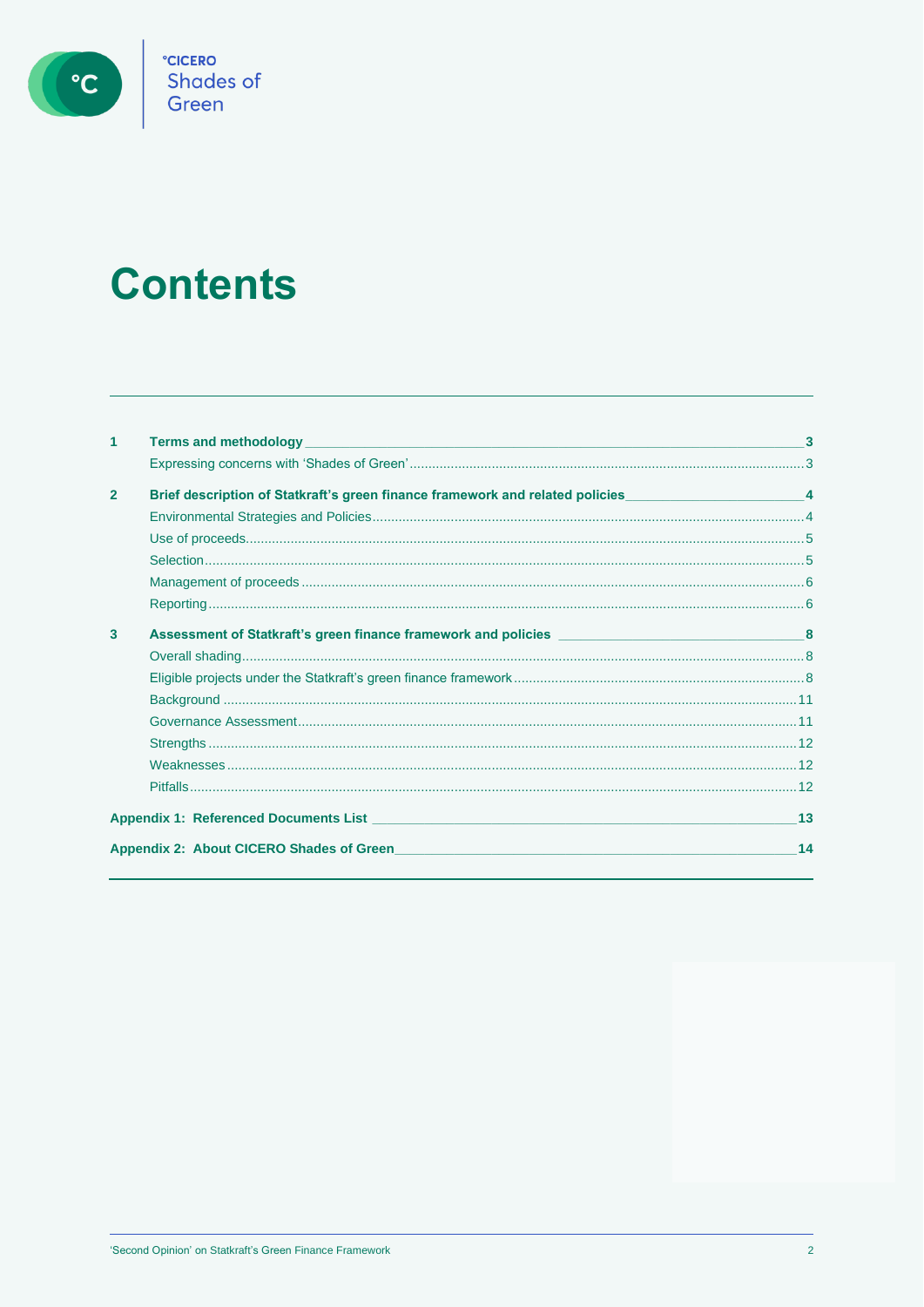### <span id="page-2-0"></span>**1 Terms and methodology**

This note provides CICERO Shades of Green's (CICERO Green) second opinion of the client's framework dated April 2022**.** This second opinion remains relevant to all green bonds and/or loans issued under this framework for the duration of three years from publication of this second opinion, as long as the framework remains unchanged. Any amendments or updates to the framework require a revised second opinion. CICERO Green encourages the client to make this second opinion publicly available. If any part of the second opinion is quoted, the full report must be made available.

<span id="page-2-1"></span>The second opinion is based on a review of the framework and documentation of the client's policies and processes, as well as information gathered during meetings, teleconferences and email correspondence.

#### **Expressing concerns with 'Shades of Green'**

CICERO Green second opinions are graded dark green, medium green or light green, reflecting a broad, qualitative review of the climate and environmental risks and ambitions. The shading methodology aims to provide transparency to investors that seek to understand and act upon potential exposure to climate risks and impacts. Investments in all shades of green projects are necessary in order to successfully implement the ambition of the Paris agreement. The shades are intended to communicate the following:

#### **CICERO Shades of Green**



Dark green is allocated to projects and solutions that correspond to the long-term vision of a low carbon and climate resilient future. Fossil-fueled technologies that lock in long-term emissions do not qualify for financing. Ideally, exposure to transitional and physical climate risk is considered or mitigated.



Medium green is allocated to projects and solutions that represent steps towards the long-term vision, but are not quite there yet. Fossil-fueled technologies that lock in longterm emissions do not qualify for financing. Physical and transition climate risks might be considered.



**Examples** 

Bridging technologies such as plug-in hybrid buses

Wind energy projects with a strong

integrates environmental concerns

governance structure that



Light green is allocated to projects and solutions that are climate friendly but do not represent or contribute to the long-term vision. These represent necessary and potentially significant short-term GHG emission reductions but need to be managed to avoid extension of equipment lifetime that can lock-in fossil fuel elements. Projects may be exposed to the physical and transitional climate risk without appropriate strategies in place to protect them.

Efficiency investments for fossil fuel technologies where clean alternatives are not available

Sound governance and transparency processes facilitate delivery of the client's climate and environmental ambitions laid out in the framework. Hence, key governance aspects that can influence the implementation of the green bond are carefully considered and reflected in the overall shading. CICERO Green considers four factors in its review of the client's governance processes: 1) the policies and goals of relevance to the green bond framework; 2) the selection process used to identify and approve eligible projects under the framework, 3) the management of proceeds and 4) the reporting on the projects to investors. Based on these factors, we assign an overall governance grade: Fair, Good or Excellent. Please note this is not a substitute for a full evaluation of the governance of the issuing institution, and does not cover, e.g., corruption.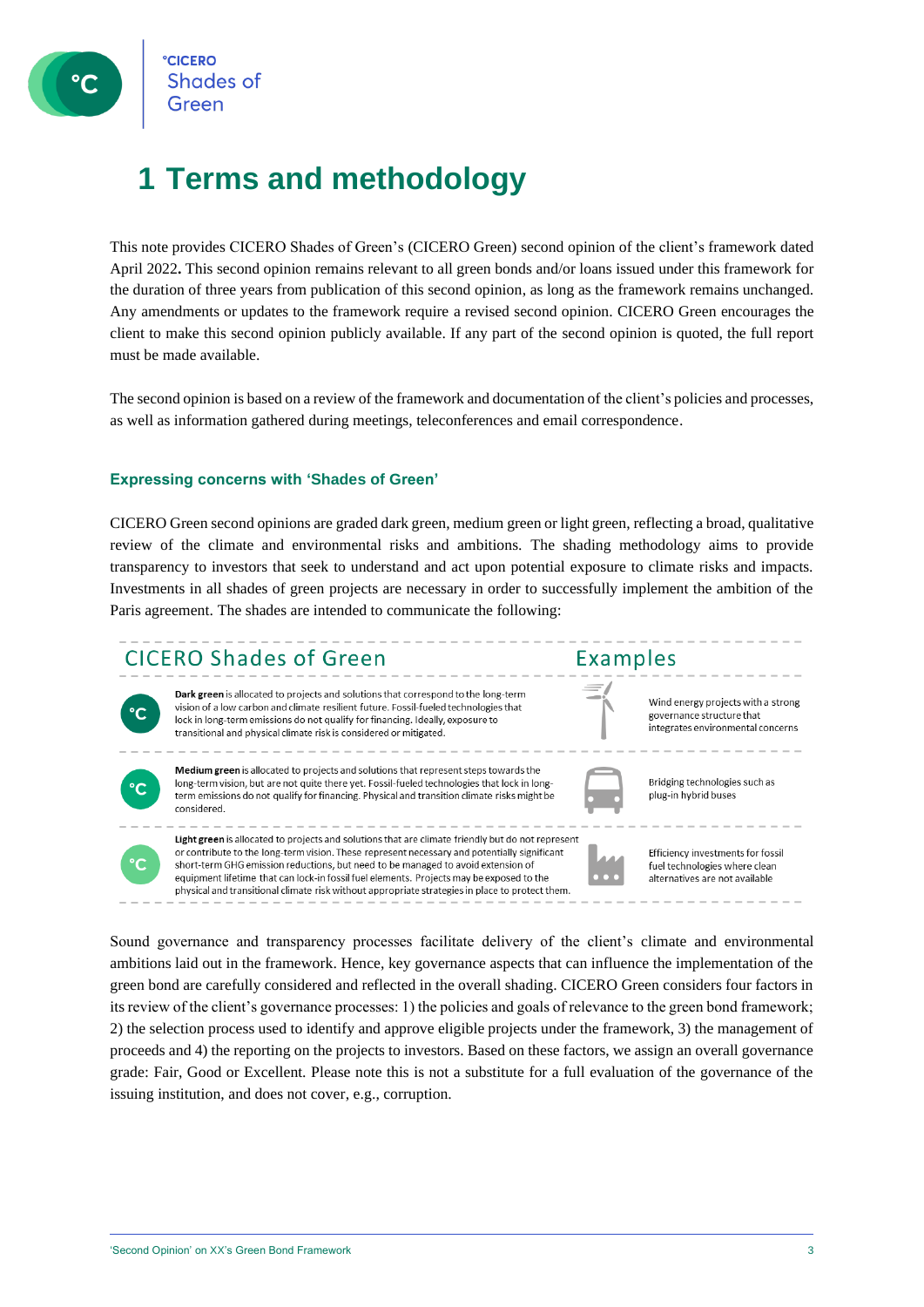### <span id="page-3-0"></span>**2 Brief description of Statkraft's green finance framework and related policies**

Statkraft is a Norwegian energy company and Europe's largest generator of renewable energy. Until 2025, it plans annual investments in renewable energy of NOK 13 billion. Fully owned by the Norwegian state, Statkraft has 4,800 employees in 18 countries.

In 2021, Statkraft had a consolidated installed power generation capacity of 18.7 TWh, and total power generation of 69.9 TWH with a 96% renewable share. Statkraft's renewable energy is produced primarily from hydropower (around 90% of total generation in 2021), and wind (around 5.5% of total generation in 2021), with solar and biomass accounting for a smaller share (around 0.3% of total generation in 2021). Statkraft's non-renewable power relates to gas-fired power (around 3.9% of total generation in 2021) and a share of district heating based on fossil fuel.

<span id="page-3-1"></span>Geographically, 66% of Statkraft's capacity is in Norway, 10% in other Nordic countries, 19% in other European countries, and 5% in the rest of the world.

#### **Environmental Strategies and Policies**

The majority (> 90%) of Statkraft's Scope 1 emissions stem from electricity and heat generation from its gas-fired power plants in Germany. District heating was another source of Scope 1 emissions (around 2%). Scope 2 emissions are limited, according to Statkraft, and 100% of the electricity purchased is certified from renewable sources. Statkraft considers that a large part of its Scope 3 emissions relates to its supply chain, and its high-level estimation suggests this is equivalent to around 60% of emissions from gas-fired powered generation. Statkraft's average carbon intensity in 2021 was 21 gCO<sub>2</sub>e/kWh (Scope 1 and Scope 2). Emissions are expected to increase in the short to medium term due to a comparative increase in gas-fired power generation.

Statkraft has the following emissions targets:  $<$  50 gCO<sub>2</sub>e/kWh by 2025,  $<$  35 gCO<sub>2</sub>e/kWh by 2030, and carbon neutrality by 2040. These targets all relate to Scope 1 and Scope 2 emissions. Moreover, Statkraft is committed to a power sector pathway compatible with a 1.5-degree global warming target – this guides its ambitions and target setting. To this end, it is considering committing to a science-based target validated by the SBTi in the near future. By 2025, Statkraft also targets remaining Europe's largest renewable power generator, and to be among the top three most climate-friendly large European based power generators (the exact benchmarking and methodology to determine this has not yet been determined. Other relevant targets include 100% investment in renewables, the additional development of 9 GW of renewable energy capacity before 2025, and reaching 98% renewable energy share in district heating by 2030. Statkraft does not have any immediate plans to phase out its gas-fired power plants.

Statkraft states that it aims to reduce its supply chain emissions through engaging with suppliers and setting requirements. For example, Statkraft informed us of pilot projects it ran in 2021 to assess Scope 3 emissions in construction projects. One project was the development of a GHG emissions tool for hydropower projects (still in its testing phase), focusing on construction materials, electromechanical equipment, and work on site. A priority for 2022 is to further develop its tool (including for wind and solar, including circularity metrics). Furthermore, as part of its pilots, and because of the assessments undertaken, Statkraft has included concrete requirements in supplier contracts, for example the use of recycled steel and concrete with reduced emissions. Statkraft also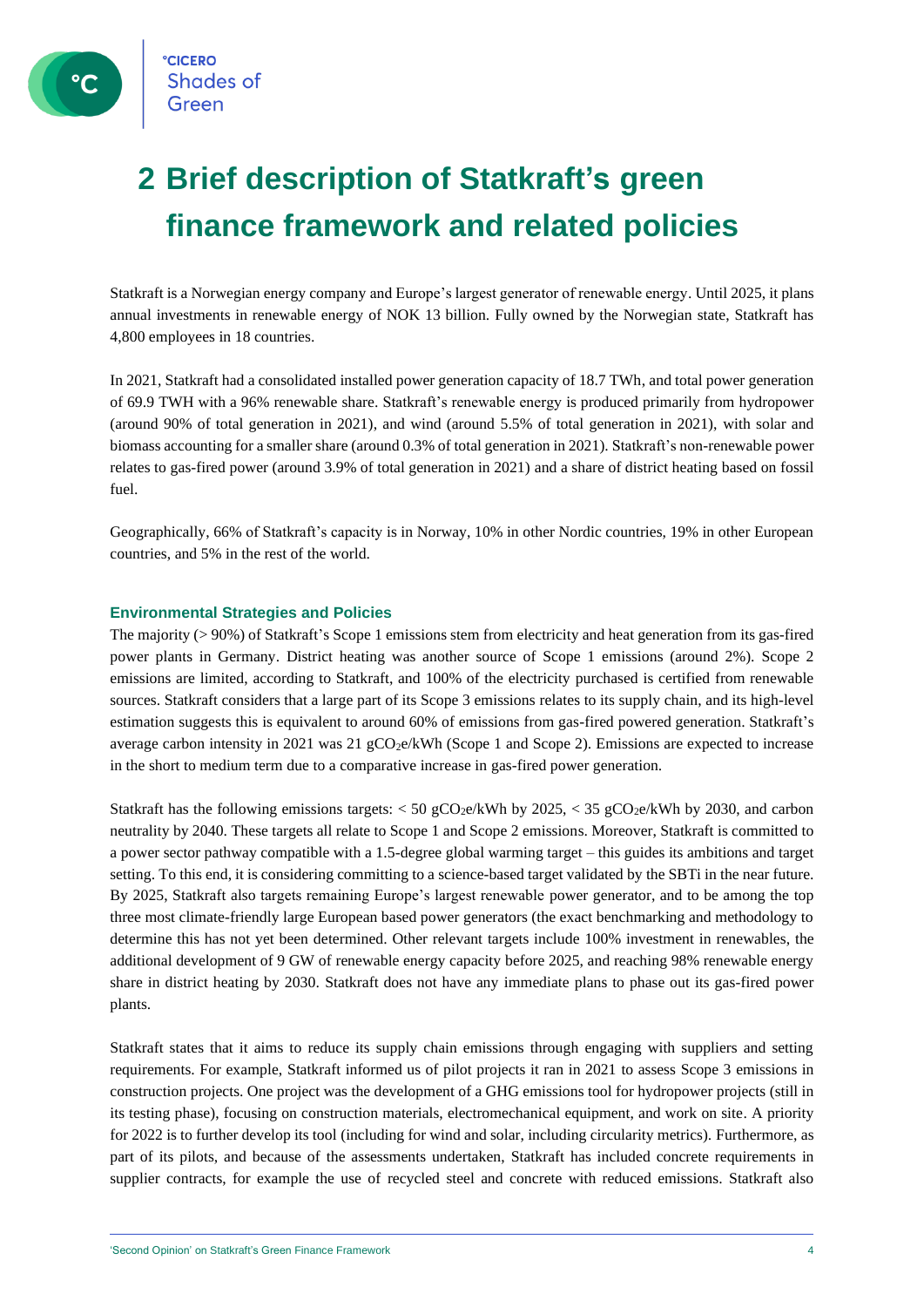# **CICERO**<br>Shades of<br>Green

informed us that it is at the beginning of the process to require EcoVadis ratings for suppliers, and that these ratings may be folded into its procurement criteria.

Statkraft informed us that it considers reservoir emissions where these could be considerable – such considerations are assessed at every decision point and could lead to abandonment of projects.

According to its Environmental Management Policy, for international greenfield projects, Statkraft undertakes environmental and social management in line with IFC PS1 (and in accordance with any more stringent standards required by national legislation) including the use of environmental impact assessments and environmental risk analysis as the basis for planning and decision making. For non-international projects, where it considers the licensing regime to cover the relevant aspects, Statkraft does not use IFC PS1. In respect of biodiversity, among other things, EIAs are used as standard and measures are introduced to prevent, minimize, mitigate, or compensate impacts on natural habitats, and to avoid the introduction of non-native fauna. Statkraft also strives to minimize the visual effects of its projects, for example through land restoration and rehabilitation. Statkraft has informed us it has recently developed a group wide approach to biodiversity, which not only helps to mitigate biodiversity issues but allows it to identify key improvement areas. A stage gate model is in place for major development projects, which is used to exclude potentially controversial projects and Statkraft informed us of its approach to engage with a broad range of stakeholders, including local communities.

Physical climate risk is assessed as part of Statkraft's risk management activity in respect of potential investments, which includes consideration of changing and more extreme weather. Statkraft has identified key physical climate risks on hydrological performance including changes in precipitation patterns, water scarcity, flooding, and undertakes continuous adaptation and long-term planning measures for its assets.

Statkraft reports on sustainability in its annual report, prepared in accordance with TCFD recommendations and GRI Standards. In 2021, Statkraft also began reporting to the CDP on climate.

#### <span id="page-4-0"></span>**Use of proceeds**

Proceeds will be used to finance or refinance assets within two project categories: renewable energy (hydropower, wind and solar) and clean transportation (electric vehicle charging infrastructure). Statkraft expects that over 80% of proceeds will go to the renewable energy project category. Geographically, around 30% of Statkraft's investments until 2023 are planned in the Nordics, around 40% in the rest of Europe, and around 30% outside of Europe – proceeds under this framework are expected to mirror this (with overweight in Europe and the Nordics due to some external financing in subsidiaries outside of Europe). Projects are only eligible if they exceed NOK 50 million.

Projects are considered new financing if they are not older than three years, while projects are refinanced if they are older than three years. Given its investment ambitions, Statkraft currently expects the financing of new projects to exceed refinancing, though proceeds may be used for refinancing if market conditions change or depending on available investment opportunities.

<span id="page-4-1"></span>According to Statkraft, proceeds will not be used for nuclear or fossil fuel energy generation.

#### **Selection**

The selection process is a key governance factor to consider in CICERO Green's assessment. CICERO Green typically looks at how climate and environmental considerations are considered when evaluating whether projects can qualify for green finance funding. The broader the project categories, the more importance CICERO Green places on the governance process.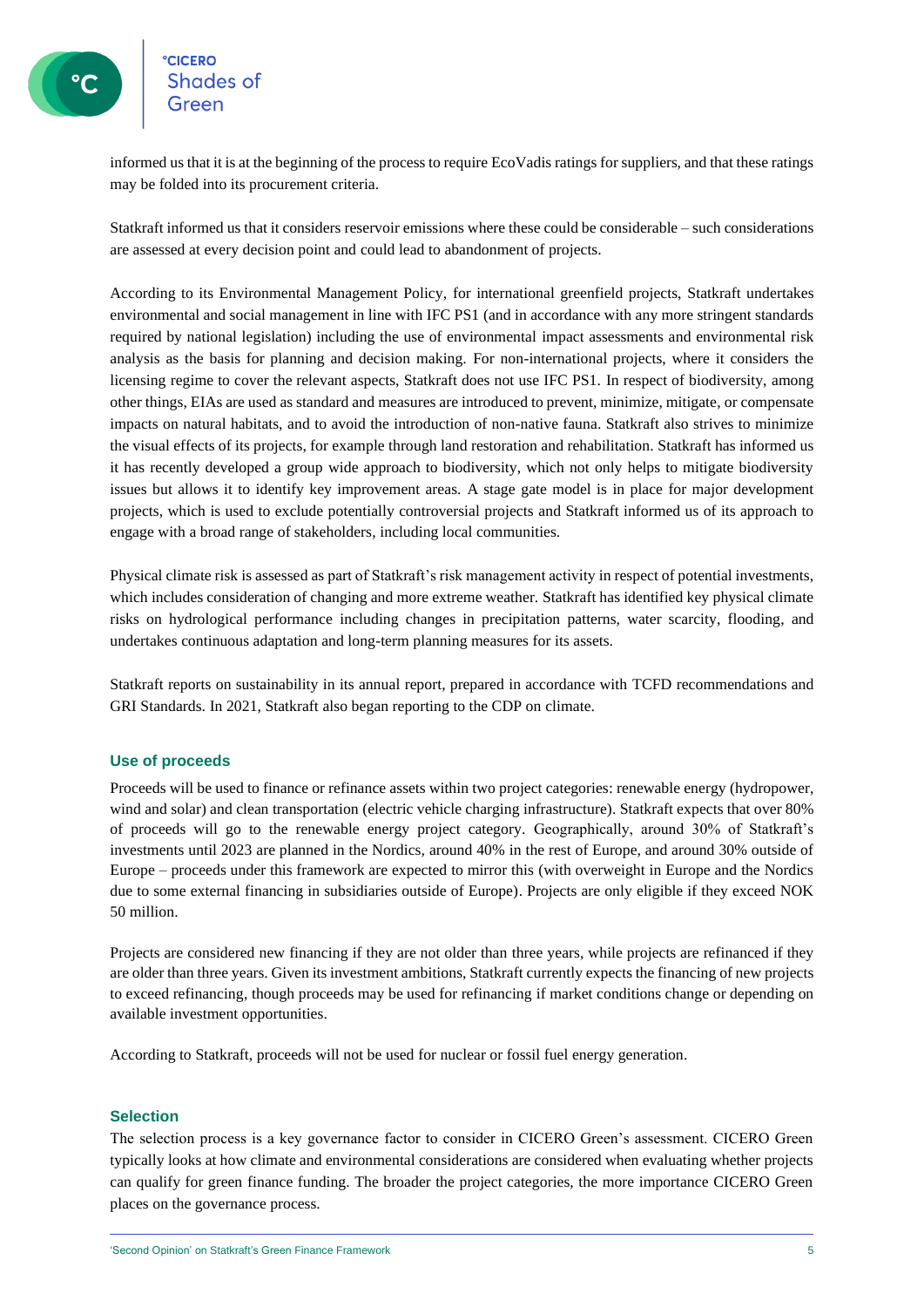Eligible projects are evaluated, selected, and approved in consensus by representatives from the Treasury department and the Corporate Sustainability unit. The latter is required to have environmental expertise.

Statkraft has a stage gate model for major development projects which, according to Statkraft, will apply to all investments under its framework. The stage gate model aims at ensuring a unified approach to physical and environmental impacts such as biodiversity and visual impacts. For hydropower projects, reservoir emissions are also considered where these could be material, and the process is also used to exclude potentially controversial projects.

#### <span id="page-5-0"></span>**Management of proceeds**

CICERO Green finds Statkraft's management of proceeds to be aligned with the Green Bond Principles and the Green Loan Principles.

According to the framework, Statkraft will establish a green finance register for the purpose of monitoring eligible projects financed by proceeds under the framework, as well as to provide an overview of the allocation of the net proceeds to the respective eligible projects. The value of the eligible projects detailed in the green finance register will at least equal the aggregate net proceeds of all outstanding green finance instruments.

If the total outstanding net proceeds exceed the value of the eligible projects in the green finance register, proceeds yet to be allocated to eligible projects will be held in accordance with the Treasury department's liquidity management policy. This generally involves holding cash in overnight accounts and term deposits with banks in addition to investments in commercial papers, and cannot include investments in fossil fuel projects. According to Statkraft, proceeds are not expected to remain unallocated for long periods given its high investment ambitions.

#### <span id="page-5-1"></span>**Reporting**

Transparency, reporting, and verification of impacts are key to enable investors to follow the implementation of green finance programs. Procedures for reporting and disclosure of green finance investments are also vital to build confidence that green finance is contributing towards a sustainable and climate-friendly future, both among investors and in society.

Statkraft will provide an annual green finance report. This will include:

- i) information about the division of the allocation of proceeds between financing and refinancing,
- ii) the split between green bond and green loan issuances,
- iii) information on the division of allocations between the eligible project categories (according to Statkraft, this will also breakdown the allocation to the different renewable energy sources under the framework),
- iv) when possible and relevant, further information on the eligible projects, such as a brief description and their expected impact, and
- v) the balance of the green finance register.

Example impact metrics in the framework include are:

- Installed capacity power generation (MW)
- Power generation (MWh)
- Capacity under development (MW)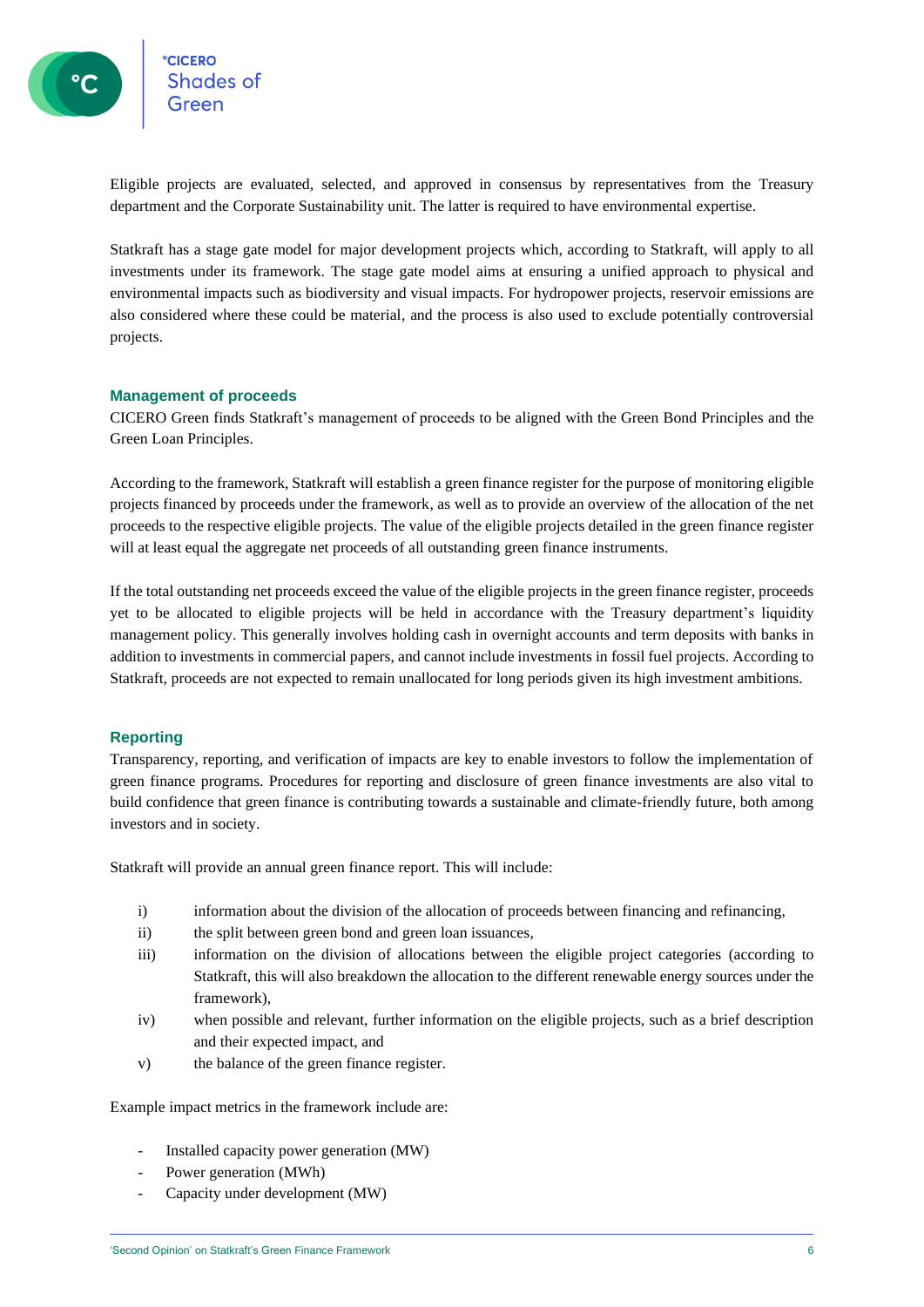

°CICERO<br>Shades of Green

- Emissions of  $CO<sub>2</sub>$  equivalents (tonnes)

Statkraft has confirmed that the methodology used to calculate impacts, as well as any assumptions used, will be disclosed. Quantitative reporting may supplement the use of metrics, for example in respect Statkraft's investments in the clean transportation project category.

According to Statkraft, the green finance report will be externally verified, with limited assurance by an external auditor.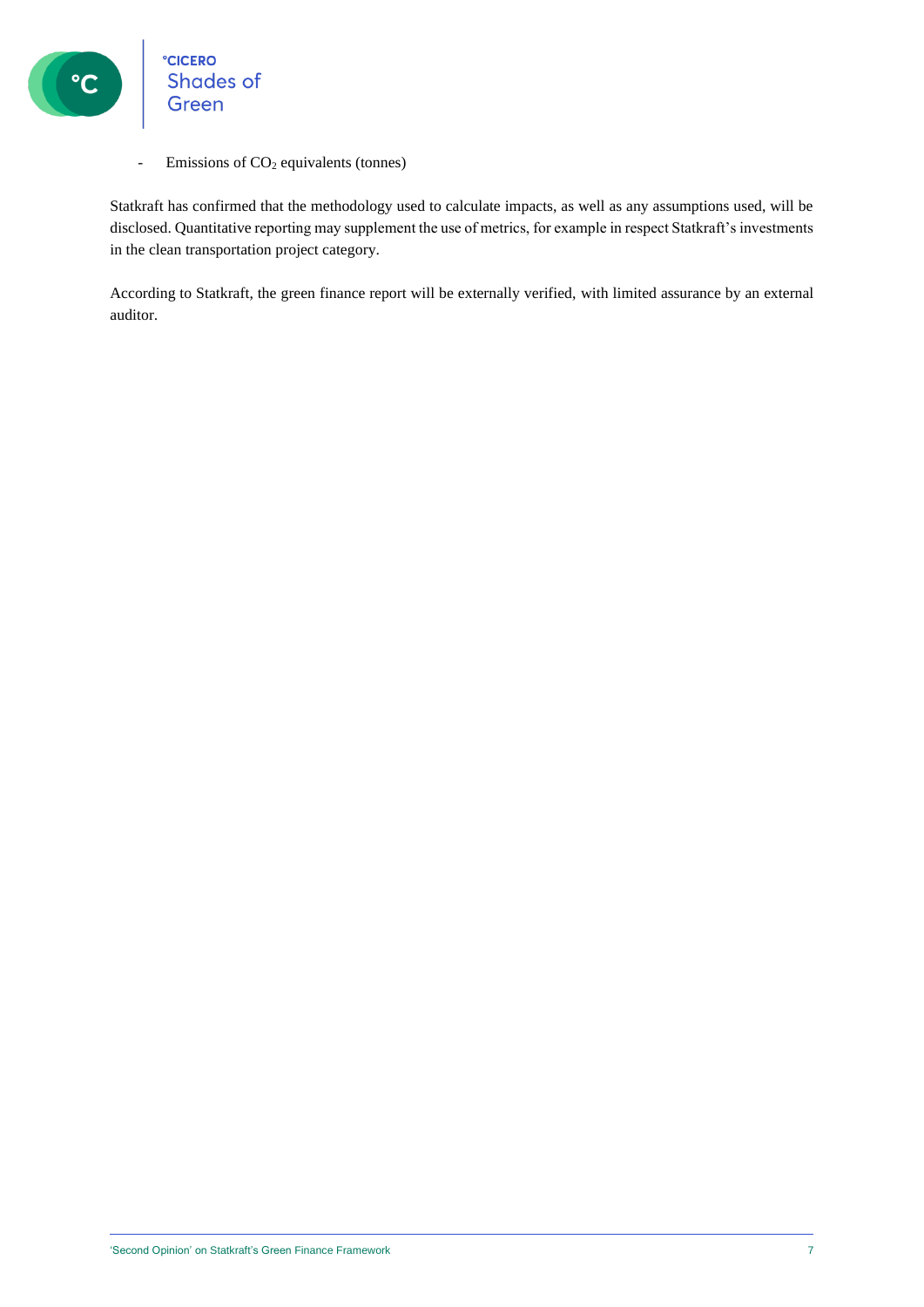**CICERO Shades of** Green

### <span id="page-7-0"></span>**3 Assessment of Statkraft's green finance framework and policies**

The framework and procedures for Statkraft's green finance investments are assessed and their strengths and weaknesses are discussed in this section. The strengths of an investment framework with respect to environmental impact are areas where it clearly supports low-carbon projects; weaknesses are typically areas that are unclear or too general. Pitfalls are also raised in this section to note areas where Statkraft should be aware of potential macrolevel impacts of investment projects.

#### <span id="page-7-1"></span>**Overall shading**

Based on the project category shadings detailed below, and consideration of environmental ambitions and governance structure reflected in Statkraft's green finance framework, we rate the framework **CICERO Dark Green.**

#### <span id="page-7-2"></span>**Eligible projects under the Statkraft's green finance framework**

At the basic level, the selection of eligible project categories is the primary mechanism to ensure that projects deliver environmental benefits. Through selection of project categories with clear environmental benefits, green bonds aim to provide investors with certainty that their investments deliver environmental returns as well as financial returns. The Green Bonds Principles (GBP) state that the "overall environmental profile" of a project should be assessed and that the selection process should be "well defined".

| Category            | Eligible project types                                                                       | Green Shading and some concerns                                                                                                                                                                                                                                                                                                                                                                                                                                                                                                                    |  |
|---------------------|----------------------------------------------------------------------------------------------|----------------------------------------------------------------------------------------------------------------------------------------------------------------------------------------------------------------------------------------------------------------------------------------------------------------------------------------------------------------------------------------------------------------------------------------------------------------------------------------------------------------------------------------------------|--|
| Renewable<br>Energy | Construction and reconstruction of hydro-, wind-<br>and solar power plants including related | <b>Dark Green</b>                                                                                                                                                                                                                                                                                                                                                                                                                                                                                                                                  |  |
|                     | infrastructure.                                                                              | Renewable energy $-$ including<br>hydropower, solar and wind $-$ is key to<br>a low carbon transition.                                                                                                                                                                                                                                                                                                                                                                                                                                             |  |
|                     |                                                                                              | Until 2025, Statkraft estimates that<br>$\checkmark$<br>around 50% of investments under this<br>project category will go to wind, 30%<br>to solar, and 20% to hydropower<br>(noting this depends on market<br>developments and investment<br>opportunities). Investments in<br>hydropower will mainly relate to<br>reconstruction/maintenance, while<br>investments in wind and solar will<br>mainly relate to new construction.<br>Investments in wind power can include<br>offshore projects (though this is not<br>expected in the short term). |  |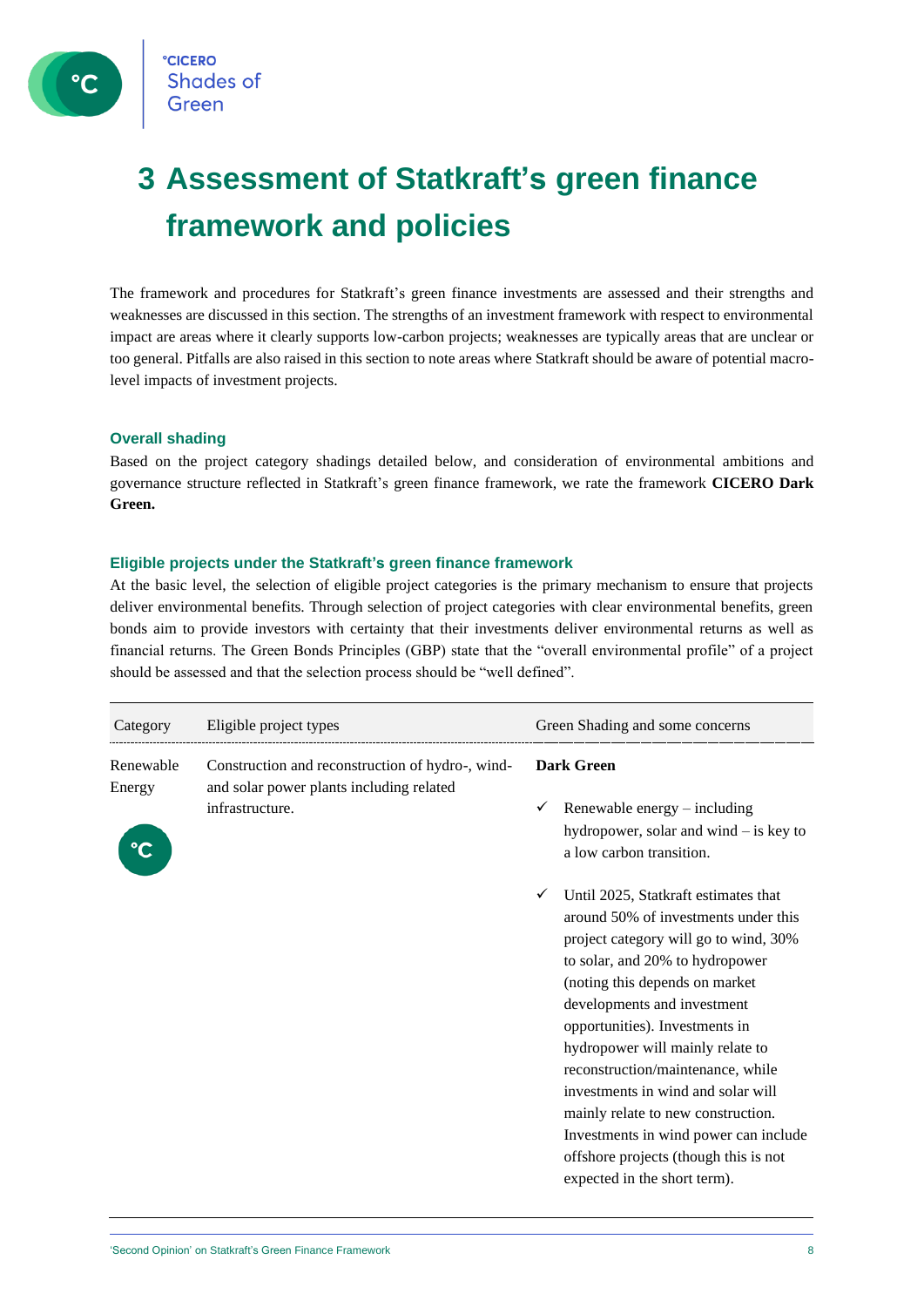

- ✓ Renewable energy projects can carry biodiversity and local environmental risks. Hydropower can entail specific risks, for example triggering water scarcity and population displacement, while offshore wind requires additional considerations such as marine biodiversity and water pollution. Statkraft mitigates these using environmental impact assessments, and by implementing measures to prevent, minimize, mitigate, or compensate impacts on natural habitats. International greenfield projects adhere to the IFC's PS1.
- $\checkmark$  Renewable energy projects entail construction and lifecycle emissions. Hydropower projects can entail large emissions from water reservoirs: there are no lifecycle criteria in the eligibility criteria, however Statkraft confirmed it estimates and mitigates reservoir emissions in projects where they could be significant. Statkraft has also recently developed a GHG emissions tool for hydropower projects (still in its testing phase), focusing on construction materials, electromechanical equipment, and work on site in its testing phase, while other initiatives have been introduced in respect of construction emissions. Statkraft notes these will be further folded into its business processes going forward.
- $\checkmark$  End of life should be an important consideration in respect of renewable energy installations. Statkraft informed us it is developing its strategy and methodology in this respect. While end of life is considered to some extent in project management considerations, we understand other important issues such as recyclability of turbines are not yet considered.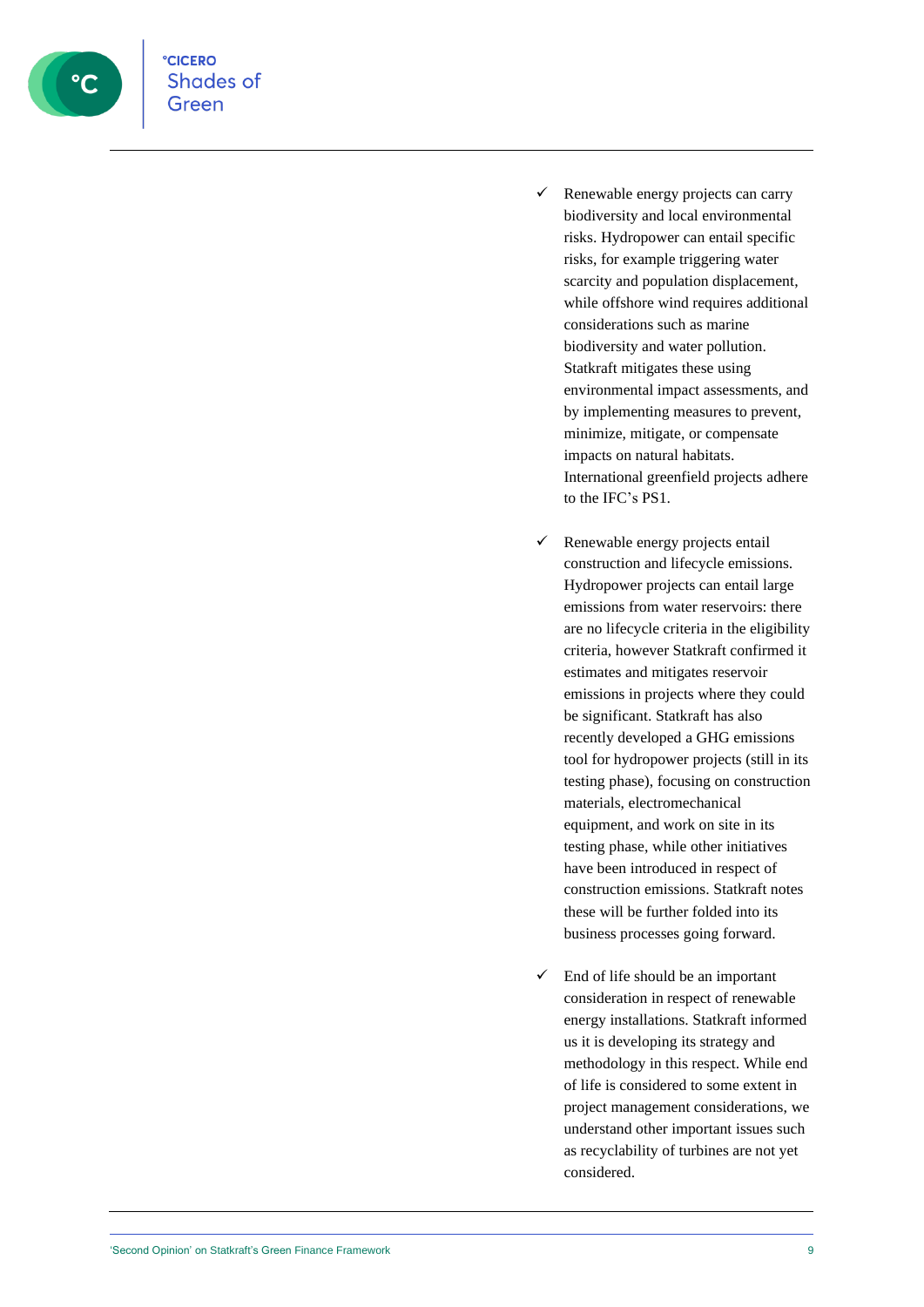

- $\checkmark$  Renewable energy projects can engender local opposition. Statkraft has informed us of the breadth of stakeholders it engages with, and its stage gate model is used in the selection process to exclude controversial projects. Nonetheless, risks remain which can be difficult to mitigate: for example, in 2021, the Norwegian Supreme Court stripped two Norwegian wind farms of their licenses given the interference with the rights of the indigenous Sami people, with similar decisions possible in other Nordic jurisdictions.
- $\checkmark$  Physical risk is considered as part of Statkraft's risk management activity in respect of potential projects.
- ✓ Statkraft has confirmed that proceeds will not be used for fossil fuel machinery or transmission/distribution assets, but investments in access roads can be financed.

Clean Transportation charging infrastructure for electric vehicles. Construction, maintenance and upgrading of



#### **Dark Green**

- Charging infrastructure is crucial for the adoption of electric vehicles, and therefore contributes to the transition to a low carbon transition. The benefits of electric vehicles depend on the electricity mix used in charging: charging infrastructure needs to be developed in parallel to greening the grid.
- $\checkmark$  The production of batteries in charging infrastructure (and the sourcing of their raw materials) can have substantial climate and environmental impacts. These should be mitigated through suitable supply chain considerations.

Table 1. Eligible project categories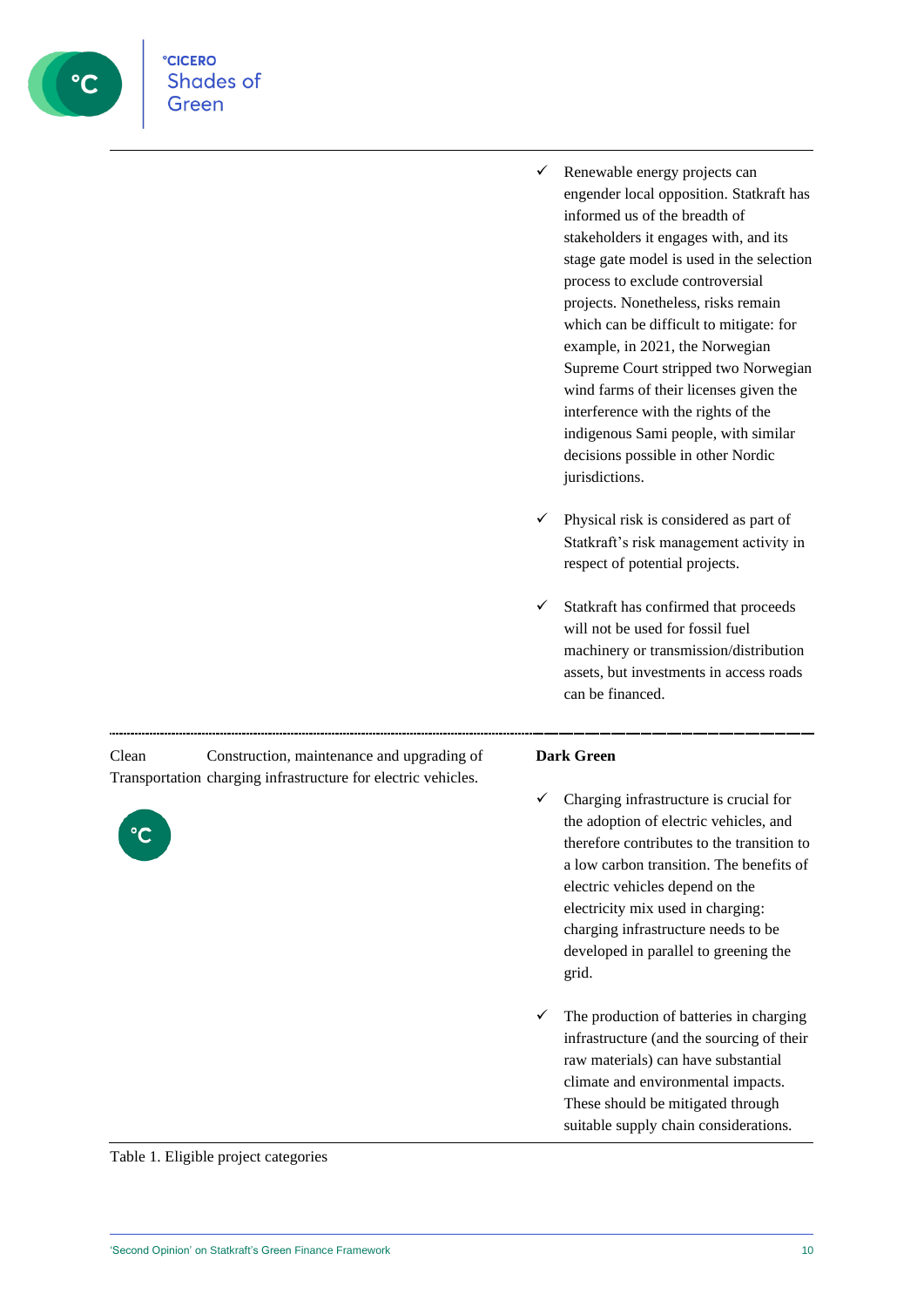#### <span id="page-10-0"></span>**Background**

Global electricity demand increased 6% in 2021, the highest growth since 2010. Consequently, this propelled an exceptional demand where coal's cost competitiveness generated an increase by around 9% in coal-fired electricity. Low-carbon generation increased by 5.5% in 2021, with 83% of it being renewable. Despite unfavorable weather conditions, absolute growth in renewable electricity generation was the highest ever in absolute terms with a growth of 6%. Nevertheless, with the increase in both demand and coal-fired electricity,  $CO<sub>2</sub>$ emissions from electricity rose by close to 7% in 2021 to a record high.<sup>1</sup>

Norway has the lowest emissions from the power sector in Europe, with a total installed renewable power of 38.9 GW installed capacity and 154TWh produced in 2020. Hydropower contributed 91.8% of the total electricity production in 2020 and 86.8% of total installed capacity. 10.4% of Norwegian production capacity is from wind and 2.8% by thermal power (e.g., waste incineration or gas power).<sup>2</sup>

In regions where the electricity grid is highly based on low carbon sources such as in the Nordic countries and/or have in place ambitious policies to make the grid greener (such as in the EU), electric cars clearly represent environmental benefits compared to fossil fuel cars in the longer term. The charging infrastructure for electric cars needs to be developed in parallel to greening the grid.

#### <span id="page-10-1"></span>**Governance Assessment**

Four aspects are studied when assessing the Statkraft's governance procedures: 1) the policies and goals of relevance to the green bond framework; 2) the selection process used to identify eligible projects under the framework; 3) the management of proceeds; and 4) the reporting on the projects to investors. Based on these aspects, an overall grading is given on governance strength falling into one of three classes: Fair, Good or Excellent. Please note this is not a substitute for a full evaluation of the governance of the issuing institution, and does not cover, e.g., corruption.

Statkraft has many relevant aims and targets that could point towards successful realization of the framework. By 2025, for example, Statkraft targets: i) remaining Europe's largest renewable power generator, ii) 100% investment in renewables (NOK 13 billion annually by 2025), and ii) the additional development of 9 GW of renewable energy capacity before 2025. It must also be pointed out that Statkraft expects its Scope 1 emissions and carbon intensity to increase in the short and medium term, as production from its gas-fired power plants increases – Statkraft currently has no immediate plans to phase out these plants.

Statkraft's selection process is sound: it involves environmental competence, considers key risks (physical risk, biodiversity, visual impacts etc.), and includes a process for excluding controversial projects.

Statkraft commits to reporting allocation on an aggregated basis, including a breakdown of amounts allocated to each renewable energy source under the framework (i.e. hydro, wind, solar). However, Statkraft only commits to impact reporting on a best effort basis.



<sup>2</sup> [Electricity \(ssb.no\)](https://www.ssb.no/en/energi-og-industri/energi/statistikk/elektrisitet)

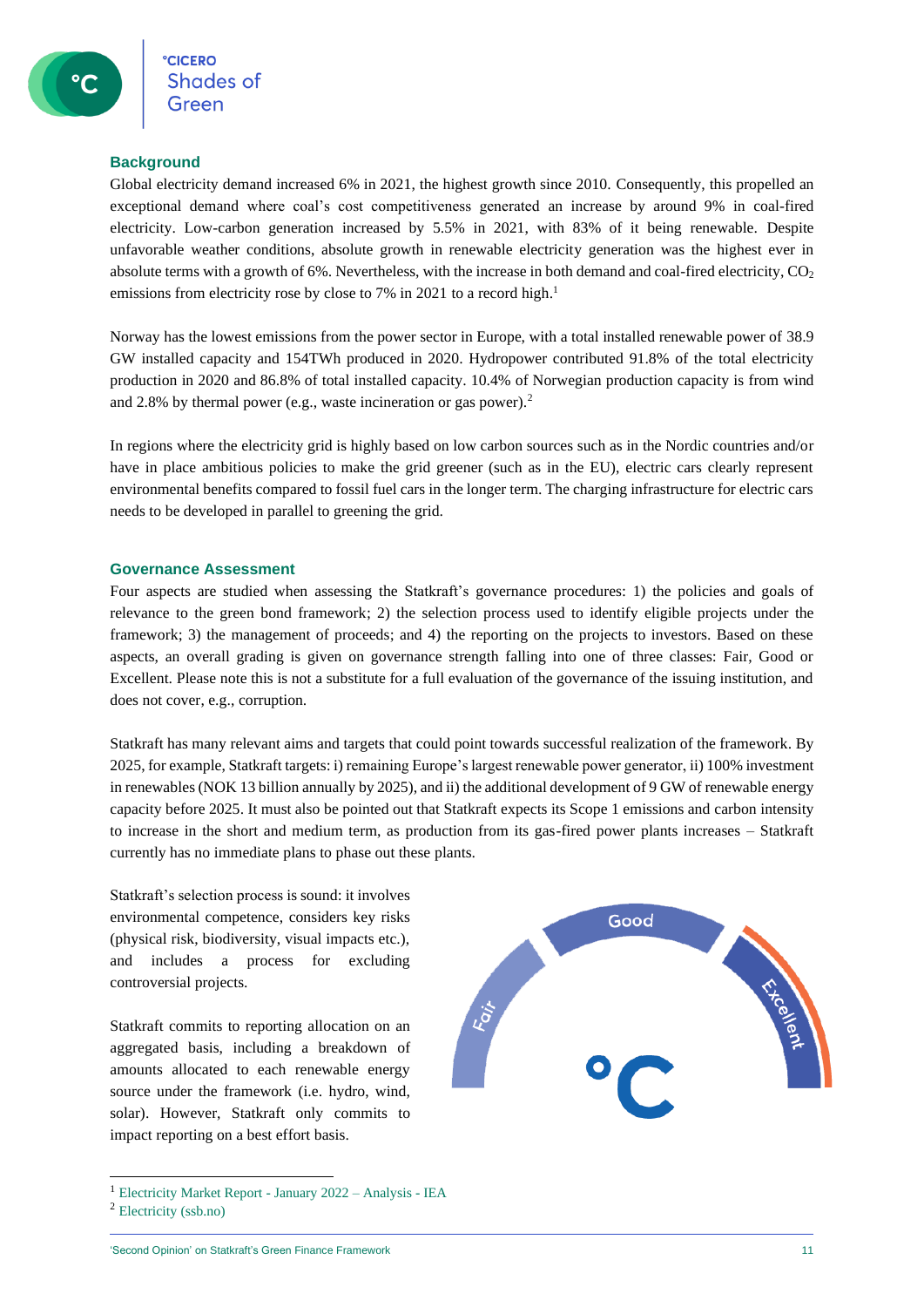

<span id="page-11-0"></span>The overall assessment of Statkraft's governance structure and processes gives it a rating of **Excellent**.

#### **Strengths**

It is a strength that the framework focuses exclusively on low-carbon solutions, supported by Statkraft's overall focus on renewables growth. Nonetheless, Statkraft has no immediate plans to phase out its gas-fired power plants, and investments in renewables will occur alongside expected short to medium term increases in emissions and production from these plants.

Statkraft's development of a GHG emissions tool for hydropower (and plans to extend this to wind and solar) and the recent inclusion of climate/environmental requirements in supplier construction contracts are welcome. Statkraft must work on the further development and systematic use of these tools and approaches, including in project selection under its framework. The adoption of a Scope 3 reduction target would furthermore solidify this comittment to reducing construction and lifecycle emissions.

#### <span id="page-11-1"></span>**Weaknesses**

<span id="page-11-2"></span>We find no material weaknesses in Statkraft's framework.

#### **Pitfalls**

Hydropower, solar, and wind projects provide clean, renewable energy, however they entail certain risks and potential environmental impacts. For example, while Statkraft has a long-standing track record working with hydropower, there are still substantial concerns that arise from such projects (such as displacement of local populations and triggering water scarcity). Statkraft has policies and approaches in place in respect of such risks, and the expectation under the framework to focus on the reconstruction of hydropower plants (rather than new projects), as well as to not focus on offshore wind in the short term, mitigate specific risks relating to these renewable projects. Nonetheless, it is Statkraft's responsibility to ensure the highest possible standards for its renewable energy projects.

The importance of end-of-life considerations is becoming clearer and more pressing. Statkraft informed us it is developing its strategy and methodology in this respect, and it is crucial that such considerations are considered at the outset of projects, in procurement decisions, and folded into the selection process under the framework.

Renewable energy projects can cause local opposition for a variety of reasons. Such risks can increase in the case of large projects, for example because of potential displacement due to new hydropower projects. Opposition can to some extent be mitigated via stakeholder engagement, thought engagement has its limits. For example, in the Nordic context risks remain around the interference of wind farms with indigenous rights, in particular with regards to reindeer herding: in 2021, the Norwegian Supreme Court stripped two Norwegian wind farms of their licenses given the interference with the rights of the indigenous Sami people, <sup>3</sup> with similar decisions possible in other Nordic jurisdictions.

'Second Opinion' on Statkraft's Green Finance Framework 12

<sup>3</sup> [Naturvernorganisasjoner og samiske interesser har gått sammen for å stanse Øyfjellet Wind i Vefsen –](https://www.nrk.no/nordland/naturvernorganisasjoner-og-samiske-interesser-har-gatt-sammen-for-a-stanse-oyfjellet-wind-i-vefsen-1.14990276) NRK Nordland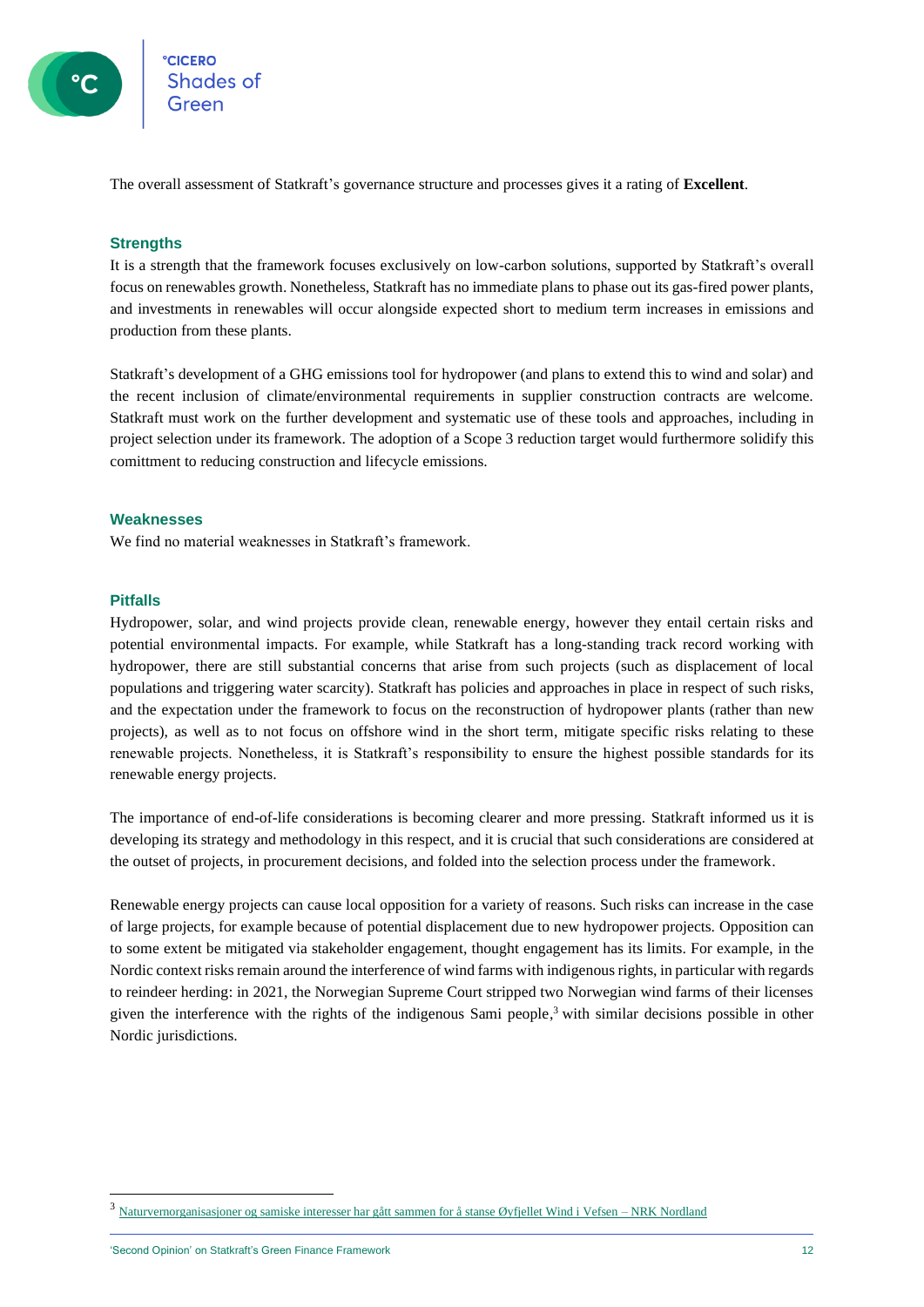

C

# <span id="page-12-0"></span>**Appendix 1:**  Referenced Documents List

| Number         | Document Document Name                  | Description |
|----------------|-----------------------------------------|-------------|
| 1              | Green finance framework (April 2022)    |             |
| 2              | Sustainability Strategy (November 2020) |             |
| 3              | Supplier Code of Conduct (June 2016)    |             |
| $\overline{4}$ | Environmental Management (January 2015) |             |
| 5              | Annual Report (2021)                    |             |
| 6              | Code of Conduct (March 2016)            |             |